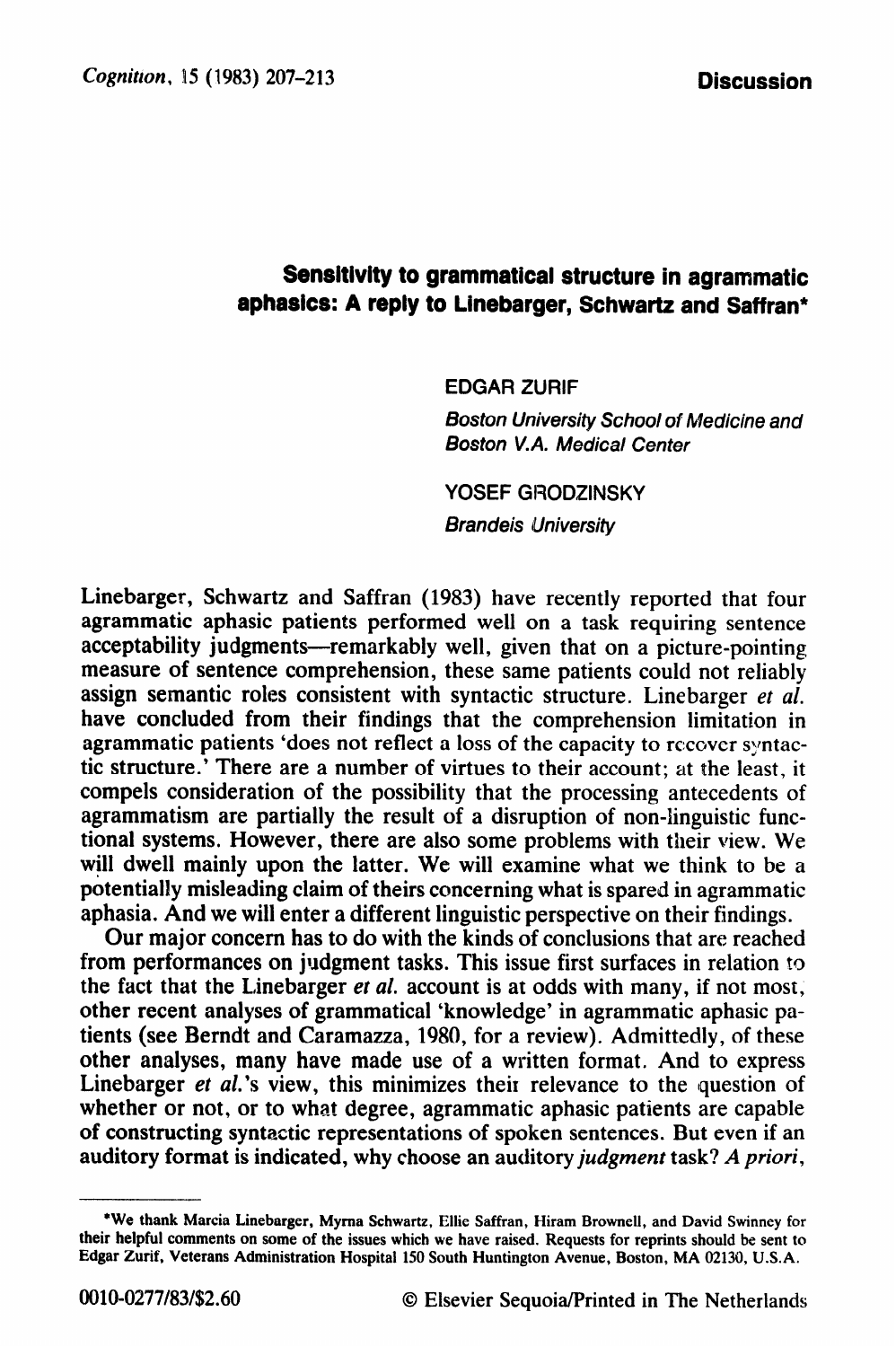what is there about such a task that isolates devices geared to on-line syntactic analysis-devices that normally operate in the service of utterance interpretation? Rather, given the luxury of conscious reflection permitted by acceptability judgments, one might expect not to tap normal on-line processes. If any task allowed agrammatic patients to use processing routes other than those by which structural information is *normally made available at the appropriate time for interpretation,* it would be of the sort Linebarger *et al.* used.

In fact, Linebarger *et al.,* themselves, indirectly enter the possibility that the syntactic processing on their task is not normal. Thus, in an attempt to explain what they take to be a conflict between their data and those previously collected, Linebarger *et al.* suggest, as one possibility, that the poor performance charted by the other investigators may have arisen as the result of these others having mixed grammatical judgments with judgments of truth and plausibility, that the errors, in consequence, reflected attentional or response biases rather than the integrity of parsing operations. Granting the reasonableness of their suggestion, how ought we to view the relation between the syntactic representations constructed on a task that minimizes attentional biases, namely theirs, and those representations that are *normally*  constructed-that is, those that depend upon parsing operations not being susceptible to such influences?

It is in the context of this question that we wish to examine their interpretation of their data. At issue is (1) their claim that their data provide strong counterevidence to any available syntactic theory of agrammatism that explains the comprehension failure 'in terms of the inability of such patients to parse sentences', and (2) their concluding statement that their data make clear that 'the comprehension deficit in agrammatism does not reflect loss of the capacity to analyze syntactic structure.' We think that these claims invite an incorrect interpretation on a very central point: namely, that the skills they have charted on their judgment task reveal parsing operations equivalent to those normally involved in sentence comprehension.

Our indictment of this position, as will be seen directly below, also brings into focus the initial source of the confusion—that emanating from the 'syntactic' account, without Linebarger *et al.,* arguably, might not have entered their claim.

Some explanation. In the 1970s, a number of reports appearing around the same time on sentence-picture matching performance and of performances on various metalinguistic tasks converged on the notion that the disruptive effects of left anterior brain damage are not limited to output, but rather are reflected in all linguistic activities. In particular, it was claimed that patients who tend to omit closed class items in speech, tend also to be unable to interpret sentences in which the critical cues to relational meaning are pro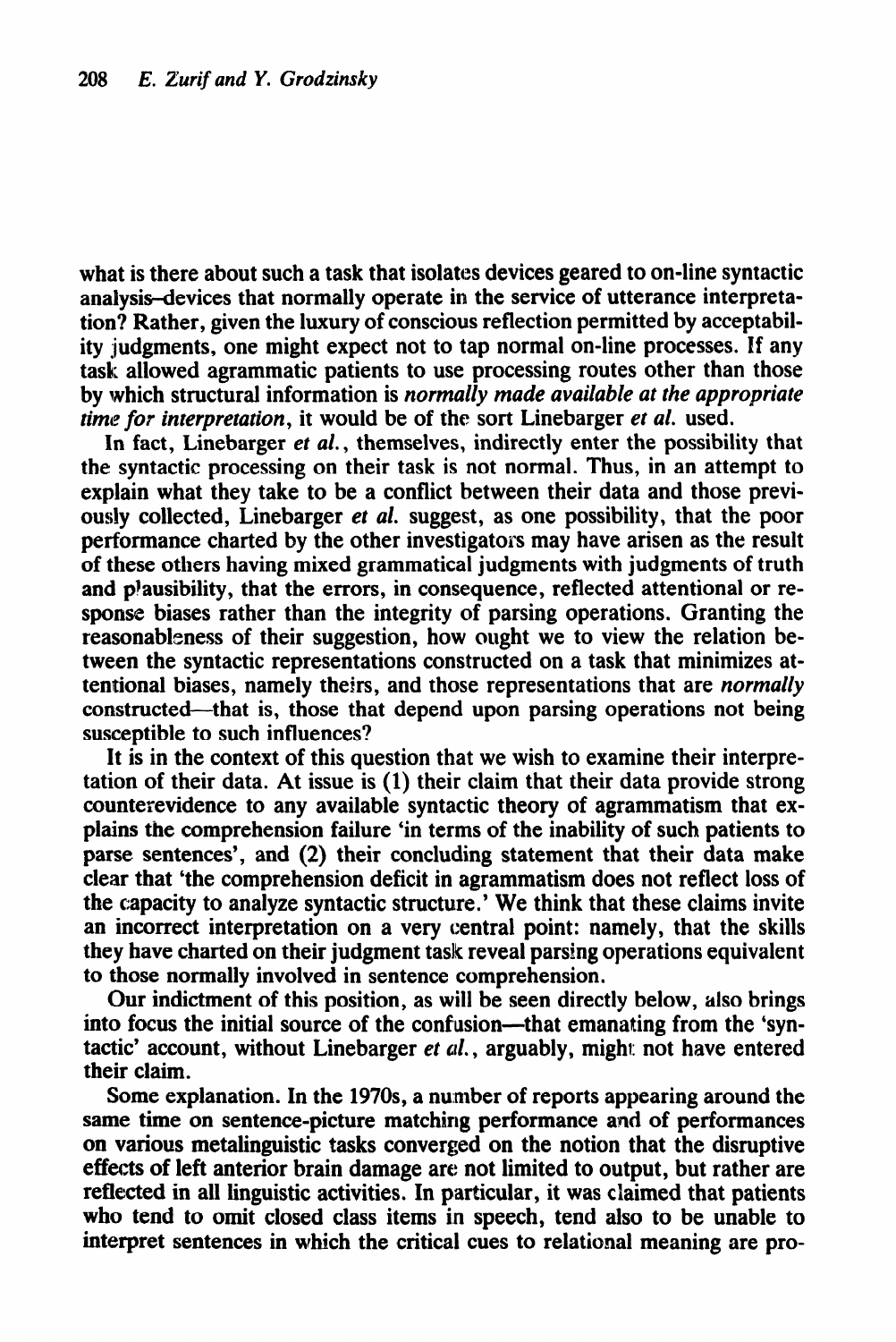vided by these items (see Berndt and Caramazza, 1980, for a review). In the context of this broadly stated claim, the evidence presented by Bradley ef *al.*  (1980) for the normal existence of separate lexical access systems for open and closed class items, and for the inability of agrammatic patients to exploit the special closed class device, served to provide a processing account of the comprehension limitation. That is, under the hypothesis that the closed class route functions as input to a parser, the agrammatic comprehension became readily understandable as a reflection of the failure of this access and parsing system, and of an attendant failure to assign syntactic analyses to input strings. $<sup>1</sup>$ </sup>

The interpretation that Linebarger et *at. seem* to have taken from this account is that disruption to the closed class route forecloses syntactic analyses in all circumstances. And since some versions of the Bradley et *al.*  position do, indeed, suggest such a conclusion (e.g., Zurif, 1980; but see Zurif, 1982), the Linebarger et al. data serve as an important corrective. Clearly, in the light of their data, the closed-class parsing explanation cannot any longer be taken in any straightforward fashion to account also for acceptability judgments.

Even so, however, it does not necessarily follow, as Linebarger et *al.* would have it, that their data also provide counterevidence to the parsing explanation of agrammatic comprehension. Whatever operations were used in their judgment task to achieve 'a full parse' of the input, they do not seem to us to be those that figure in the normal parsing capacity. Normal parsing systems ought not to flourish only when sentence interpretation is not also at stake. Nor, to recall our earlier point, should parsing be influenced by attentional biases. In short, and contrary to one of the Linebarger *et al.* claims, parsing does not appear to be just slowed down or rendered less efficient by focal brain damage; rather, it appears to be put on a different basis. And this parsing difference, in our view, still serves to account for the agrammatic comprehension limitation.

The quirkiness of the agrammatic patients' parsing capacity leads us to raise yet another possibility: namely, that the completeness of the patients'

**At any rate, the issue we are addressing is not the reliability of t.he Bradley et ar'. account, but rather,** 

**whether or not the Linebarger et al. data bear upon this account.** 

<sup>&</sup>lt;sup>1</sup>We are not intending to claim in this discussion that the Bradley *et al.* account is problem-free. In fact, their finding that the two recognition devices—the open and the closed class access mechanisms—are differentiated in terms of frequency sensitivity has been challenged by a number of investigators (Gordon and **Caramazza, 1982; Segui et** *al.,* **1982). Still, there is other evidence tc suggest that this distinction between vocabulary classes is exploited at an early stage of processing-evidence comprised of patterns of interference**  on a lexical decision task (Bradley *et al.*, 1980), of performance patterns on a letter cancellation task (Rosen**berg** *et al.,* **1982). and more recently, of patterns observed on a task requiring the processing of spoken sentences (Salasoo and Pisoni, 1983).**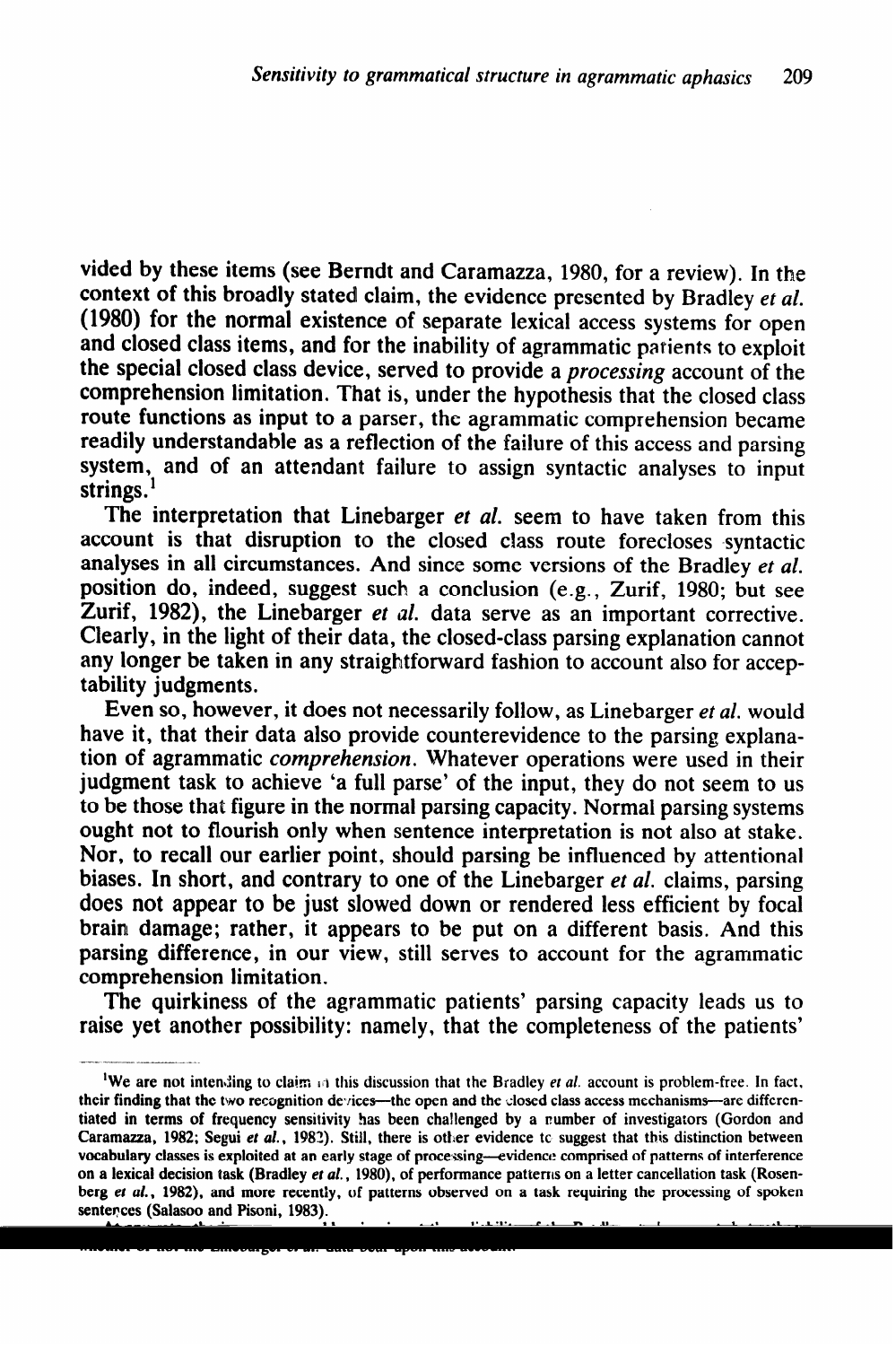syntactic representations--even in the *judgment task*--is illusory, and that in many of the conditions provided by Linebarger et al., the patients could form correct judgments on the basis of *incompllete* representations.

To establish the likelihood of this possibility, some background needs to be entered concerning a recent structural characterization of agrammatism offered by Grodzinsky (1982). Before doing so, however, we must emphasize that we do not intend the following account to bear upon *comprehension*  failures in agrammatism. Rather, we seek only to provide an upper bound on the structural representations available to agrammatic patients, and thereby, to bear directly upon the domain of inquiry set out by Linebarger et *al.* : the basis of acceptability judgments.

Grodzinsky's characterization, motivated initially to account for cross-linguistic patterns in agrammatic production, depends upon the elaboration of S-structure in terms of labelled constituents, some of which have lexical features—that is, are lexically specified—and some of which are represented by grammatical features, such as  $+$  tense,  $+$  agreement, and the like (Chomsky, 1981). Grodzinsky's characterization maintains, roughly, that although a complete labelled bracketing may be available to the agrammatic patient, certain terminal nodes at the syntactic level are left either unspecified or assigned zero phonological value. In particular, the unspecified terminal nodes are those that are immediately dominated by DET, AUX, INFL, COMP (and possibly others) which, it should be emphasized, directly involve the closed class items; the zero nodes are those immediately dominated by P (preposition), under certain conditions. $<sup>2</sup>$ </sup>

On this account, violations of syntactic structure are permissible in agrammatism (that is, not noticed by the patient), only to the extent that they are either errors involving inflections, auxiliaries and determiners, or omissions of prepositions. Equally to the point, violations involving change of position of these elements within a structure, or any deformation of the structure itself, are not permissible. Thus, while a patient may accept an incorrect substitution of be for *do,* as in

\*John is very tall, doesn't he?,

he or she will not accept a violation of structure such as

\*The man his car is washing.

<sup>&</sup>lt;sup>2</sup>The nullified prepositions are either in noun phrases (e.g., 'of', in 'the destruction of the city'), or are heads of phrases that figure in the subcategorization patterns of verbs (e.g., 'for', in 'looked for the cat'). The level **at which these and other grammatical formatives are unspecified must be S-structure ir, order to inform-or**  misinform-such matters as Case assignment (Chomsky, 1981).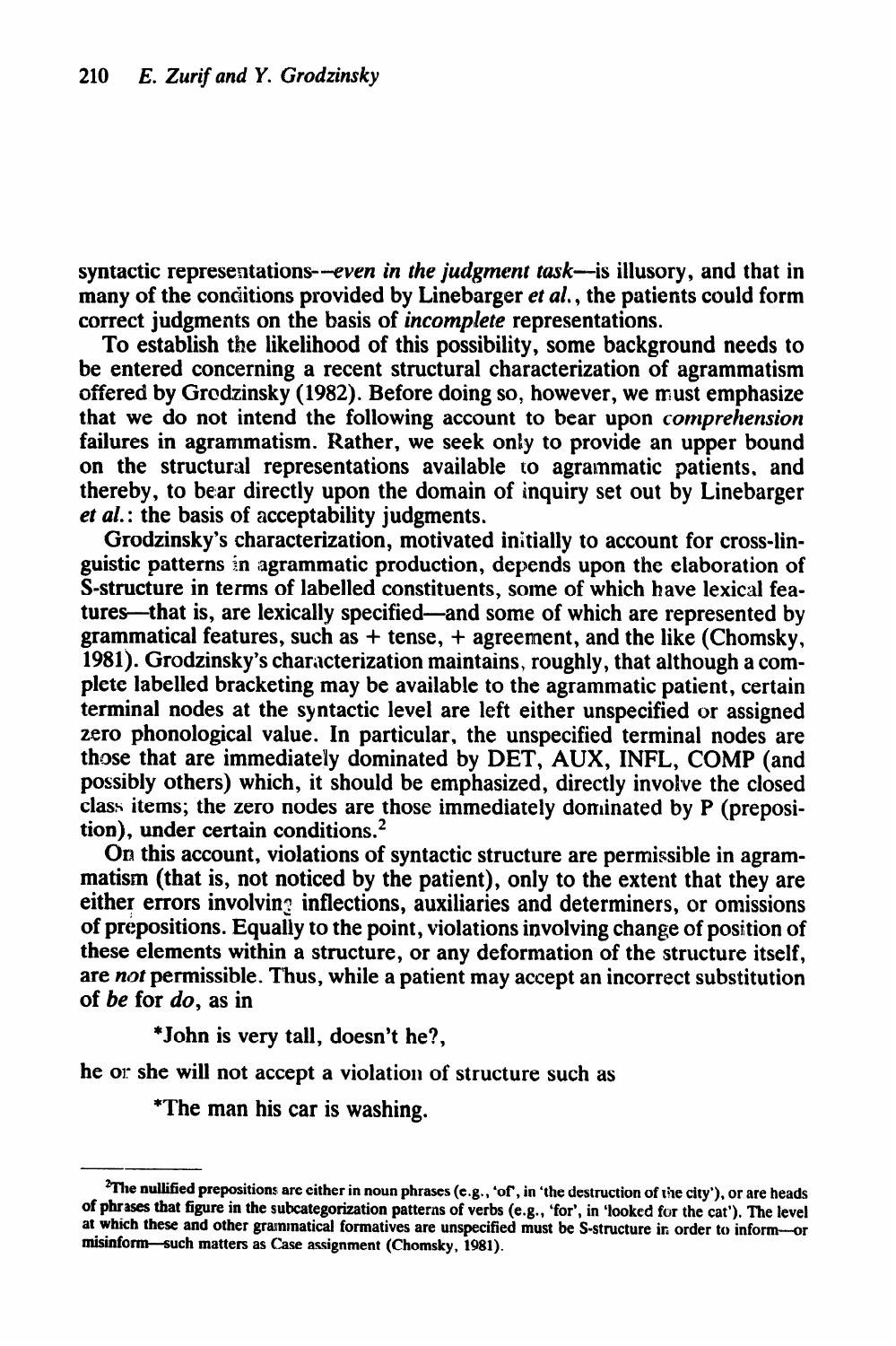The relevant difference here is that the first deformation turns on a substitution involving only a closed class terminal node, to which, by hypothesis, the agrammatic patients are insensitive; the second contains a violation of a phrase structure rule implicating the expansion of tree structures. This, we claim, is not permissible in the agrammatic system, and is therefore likely to be detected by the patient, at least in other than on-line situations.

This hypothesis allows us to divide their experimental conditions into three categories. They are: (1) violations of tree structure which, on our theoretical account are expected to be noticed by the patients, and which indeed are; (2) violations involving only substitution of a closed class terminal node which are hypothesized not to be noticed, and in fact are not; and (3) one condition that seems to involve violations that draw both from (1) and (2) and which we cannot, therefore, evaluate.

A listing of the Linebarger et *al.* experimental conditions comprising each of these three groups and some sample analyses should make our point clearer.

Consider, first, the structural deformations (Group 1). Here we place six of their experimental conditions: Strict subcategorization, Particle movement, Empty elements, Left branch, Gapless relative clauses, and Phrase structure rules. In this context, consider a violation of the following type:

"How many did you see birds in the park? (p. 371)

The representation for the terminal node *did*, on Grodzinsky's view, will not be specified for the agrammatic patient at the syntactic level. The node immediately dominating it—AUX—will be specified, however. Further, since the left branch condition applies to structures and not to terminal nodes, there is no reason why agrammatic patients should be expected to fail to detect the violation. And indeed, Linebarger et *al.* confirm this.

In our second group—those that involve closed class substitution—we can place three of the Linebarger et *al.* conditions: Reflexives, Tag questions: subject copying, Tag questions: aux copying. So, for example, in the sentence

\*The little boy fell down, didn't it?, (p. 371)

the selection of an inappropriate pronoun involves only a terminal node at the syntactic representation—a node which we claim to be unspecified for the agrammatic patient, And, as noted, Linebarger *et al.* found poor performance on this condition.

The third group consists of only one condition: namely, Subject-aux inversion, which we find hard to evaluate. It is formulated such that, in some instances, tree structures are deformed, as in

 $\pm$  is the boy is having a good time?, (p. 370)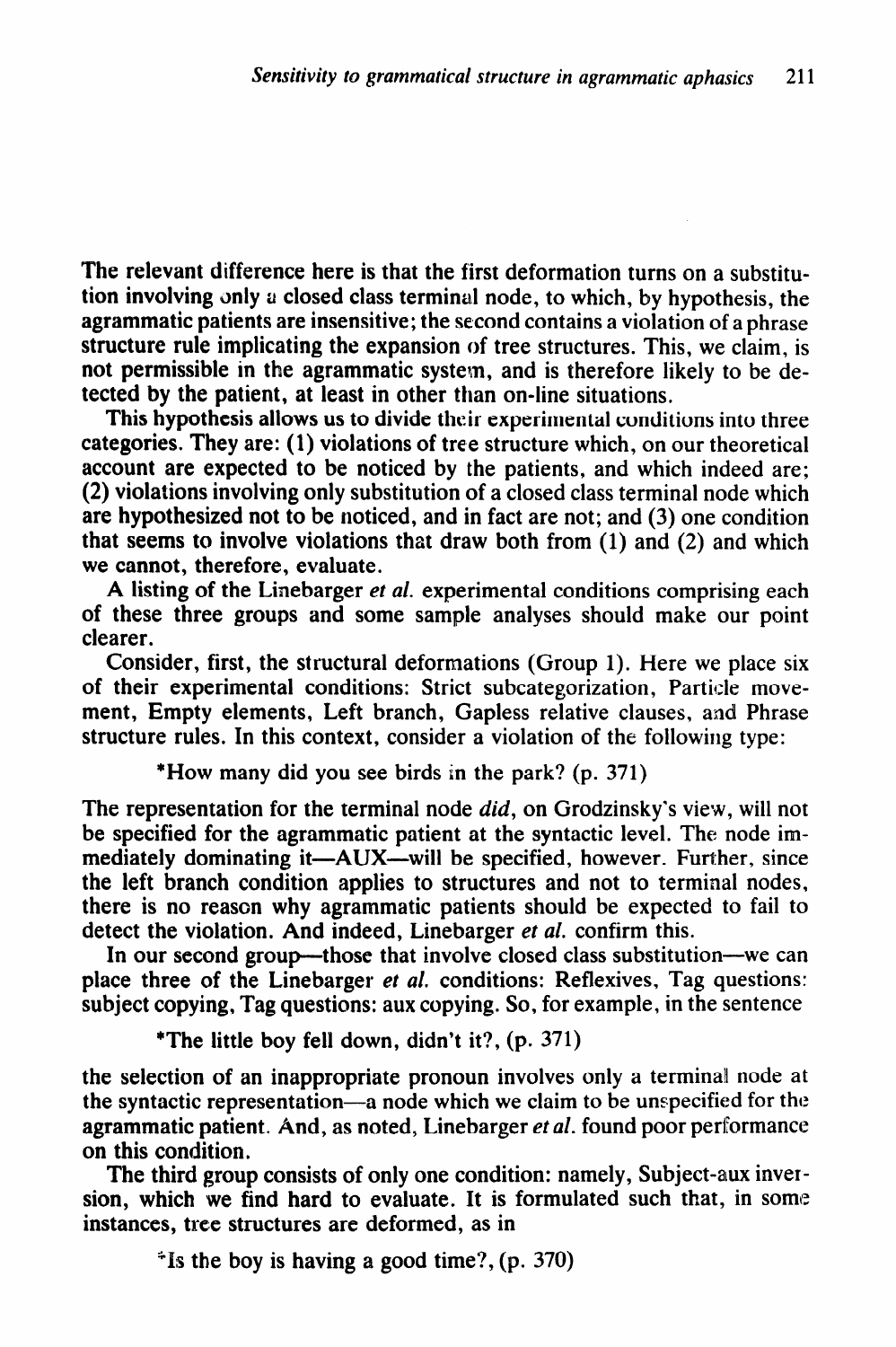while in other instances, only terminal nodes at the syntactic level are implicated, as in

\*Did the old man enjoying the view? (p. 370)

*212 E.* Zurif and *Y. Gmizinsky* 

In summary, even if the patients were responding to syntactic structure alone,<sup>3</sup> the adequacy of the patients' judgments cannot be taken to sustain Linebarger et  $a\hat{i}$ ,'s conclusion that '... the comprehension deficit in agrammatism does not reflect loss of the capacity to analyze syntactic structure.' The strategy of maintaining this claim by viewing the comprehension limitation to be the result of a 'less efficient' parsing capacity, fails on important particulars—particulars that, as we have tried to show, suggest that 'less efficient' be changed to 'different'—and different in such a way as to limit full structural representations, even at the level of acceptability judgments. But most importantly, there is nothing in the Linebarger et *al.* data to blunt the force of any account of agrammatic *comprehension* that turns on a disrupted parser.

## **References**

- Berndt, R.S., and Caramazza, A. (1980) A redefinition of the syndrome of Broca's aphasia: Implications for a neuropsychological model of language. *J. ap. Psycholing.*, 1, 225-278
- Bradley, D., Garrett, M. and Zurif, E.B. (1980) Syntactic deficits in Broca's aphasia. In D. Caplan (ed.), *Biological Studies of Mental Processes.* Cambridge, MA, M.I.T. Press.
- Chomsky, N. (1981) Lectures on Government and Binding. Dordrecht, Holland, Foris Publications.
- Gordon, B., and Caramazza, A. (1982) Lexical decision for open- and closed-class items: Failure to replicate differential frequency sensitivity. *Br. Lang.*, 15, 143-160.
- Grodzinsky, Y. (1982) Syntactic representations in agrammatism: Evidence from Hebrew. Paper presented at **the Academy of Aphasia, Mohonk, NY.**
- Linebarger, M., Schwartz, M., and Saffran, E. (1983) Sensitivity to grammatical structure in so-called agrammatic aphasics. Cog., 13, 361-392.
- Rosenberg, B., Zurif, E.B., Garrett, M., and Bradley, D. (1982) Processing distinctions regarding open and closed class vocabulary items: New evidence from aphasia. Paper presented at the Academy of Aphasia, Mchonk, NY.
- Salasoo, A., and Pisoni, D. (1983) Listening to open and closed class words in fluent speech. Unpublished **manuscript, Department of Psychology, Indiana University,**

<sup>&</sup>lt;sup>3</sup>It should be noted here that we cannot be sure that Linebarger et al.'s data attest to a syntactic capacity. That is, it is entirely possible that patients in their study responded, not to sentence ungrammaticality, but to anomalous intonation. Although as reported, the investigators expended considerable effort in their attempt to read each ungrammatical sentence with an intonation contour appropriate to a well-formed sentence, this **may sot Inave been achieved. It is not so easy to speak nomdy ungrammaticaI sentences, to make them d other than funny. In abort, nothing is certain in this respect, and clearly their intentions concerning**  normal sounding intonation need to be replaced by the products of available technology, by the electronic matching of normal contours and ungrammatical sequences.